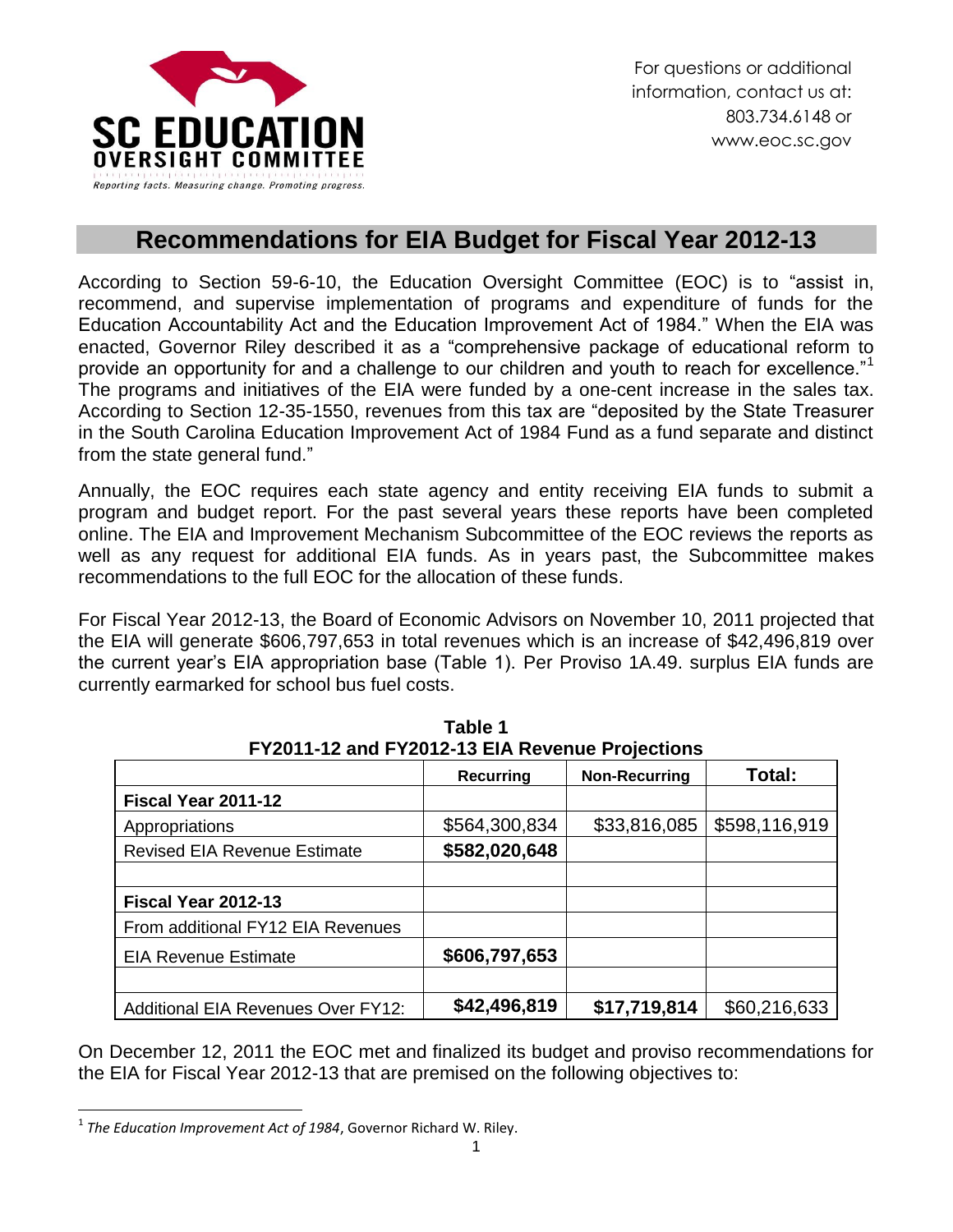- 1. encourage collaboration with higher education, business and community leaders throughout the state to guarantee all students are college and career ready upon graduation from high school; and
- 2. promote innovation and transformation of our schools through public and private partnerships.

First, the EOC recommends that the base EIA appropriation of \$564,300,834 be continued (as noted in Appendix A) with the following changes:

| <b>EIA Budget Recommendations</b>                                                      | <b>EIA Base</b> | <b>Changes</b><br><b>Recommended</b> |
|----------------------------------------------------------------------------------------|-----------------|--------------------------------------|
|                                                                                        | 2011-12         | 2012-13                              |
| <b>EIA Recurring Base Appropriation</b>                                                | \$564,300,834   | \$564,300,834                        |
|                                                                                        |                 |                                      |
| <b>Consolidation of Line Items:</b>                                                    |                 |                                      |
| Line Items for Disabled Students Consolidated into<br><b>Aid to Districts</b>          |                 |                                      |
| <b>Handicapped Student Services</b>                                                    | \$3,045,778     | (\$3,045,778)                        |
| P.L. 99-457 Preschool Children with Disabilities                                       | \$2,878,146     | (\$2,878,146)                        |
| <b>Aid to Districts</b><br><b>Consolidation of Line Items:</b><br>Increase in Funding: | \$37,736,600    | \$5,923,924<br>\$6,396,819           |
|                                                                                        |                 |                                      |
| B. Line items for teacher salaries and fringe benefits<br>consolidated                 |                 |                                      |
| <b>Teacher Employer Contributions</b>                                                  | \$15,766,752    | (\$15,766,752)                       |
| <b>Teacher Salaries</b>                                                                | \$77,061,350    | \$15,766,752                         |
| <b>Reduction of Line Items:</b>                                                        |                 |                                      |
| Department of Disabilities & Special Needs<br>(Teacher Pay)                            | \$763,653       | (\$150,000)                          |
|                                                                                        |                 |                                      |
| <b>New Line Items:</b>                                                                 |                 |                                      |
| <b>Teach For America South Carolina</b>                                                | \$0             | \$2,000,000                          |
| S <sup>2</sup> TEM Centers SC                                                          | \$0             | \$1,750,000                          |
| Education Infrastructure and Innovation Initiative                                     | \$0             | \$32,500,000                         |
| <b>TOTAL:</b>                                                                          |                 | \$606, 797, 653                      |

**Table 2**

The justification for these recommendations follows:

 **Continued consolidation of EIA line items** includes all EIA line items for disabilities into the Aid to District line item appropriation and consolidating employer contributions for teachers into the teacher salary line item. After consolidation of these line items there will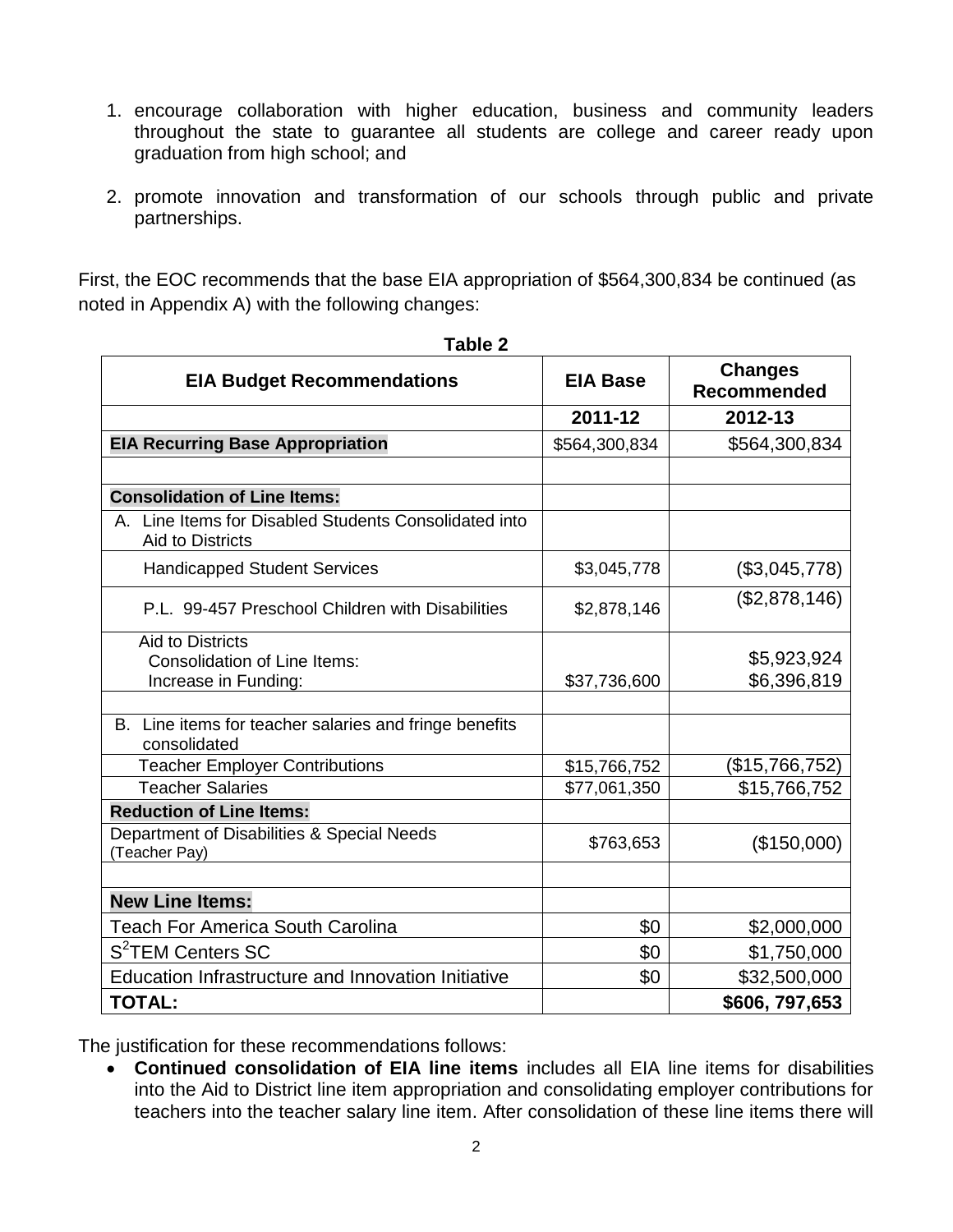only be 42 EIA-funded programs, down from 71 in Fiscal Year 2008-09. The number of line item appropriations for school districts will be reduced to 23.

- **Reduction of appropriation** to the Department of Disabilities & Special Needs (DDSN) for teacher salaries of \$150,000 is the amount requested by the agency to conform to reductions in the number of instructional personnel.
- **New Initiatives** including:

**Teach For America South Carolina** – Having successful leaders in the classrooms of our most challenged schools is critical to changing the expectations and culture of many of our schools. The goal of Teach For America is to recruit top college graduates and professionals to teach in public schools in low-income communities, with high annual teacher turnover rates, and consistently low student achievement. To date, private funds alone have brought 31 Teach For America corps members to the school districts of Clarendon 2, Darlington, Florence 1, Orangeburg 3 and Orangeburg 5. The recommendation is to expand the program with both state and private funds. The goal is to have an additional 75 corps members teaching in South Carolina in 2012-13 and another 125 in 2013-14. The initial state appropriation would be \$2.0 million in Fiscal Year 2012-13 with a possible increase of \$1.0 million for FY14 and an increase of \$500,000 for FY15, pending the availability of funding. Excluding depreciation and amortization, the cost to the state for this initiative would be \$15,830 per teacher in FY13 for recruitment, selection and training. Corps members who teach for three years in the program receive their certification. School districts pay the entry level salaries of corps members with existing state, local and federal monies.

**S 2 TEM Centers SC (Science, Technology, Engineering and Mathematics)** – To support existing and future companies with a trained workforce, the EOC proposes investing \$1,750,000 to transform the five regional math and science centers and the South Carolina Coalition for Mathematics and Science at Clemson University into an entity for innovation, research and implementation in STEM education. The coalition would establish a formalized STEM education infrastructure plan funded with both public and private funds. Already, the Boeing Company has decided to invest \$750,000 over a three-year period to assist ten schools in integrating strategies to improve reading of informational text in the content areas of math and science. The results of the work in these ten schools will provide research and strategies to implement other structural changes in curriculum and learning. Other manufacturers including BMW, Michelin, and 3M already support the work of the Coalition.

**Education Infrastructure and Innovation Initiative**– As the following table shows, funds for improving technology infrastructure have been limited in the past several years. The EOC recommends an appropriation of \$32,500,000 in a new initiative that would:

 $\circ$  First, develop a five-year plan to address technology needs and to promote innovation in education, including community colleges and charter schools. Up to 15 percent of the EIA appropriation would be used to develop the plan with the balance of funds in the program carried forward into the subsequent fiscal year to begin implementation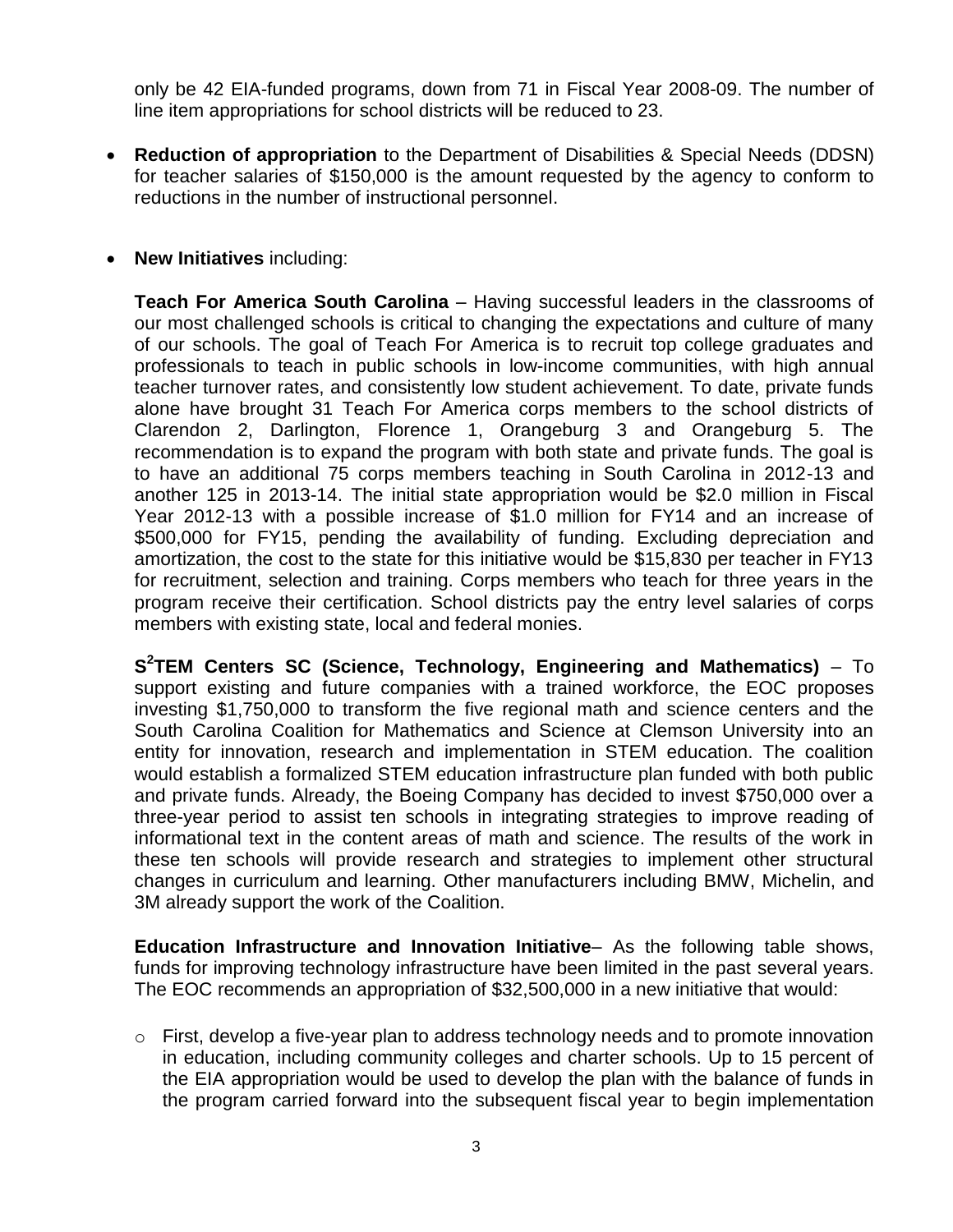of the plan. At a minimum, the following individuals and entities would be involved in developing the five-year plan:

Governor; General Assembly; State Superintendent of Education and South Carolina Department of Education; South Carolina Department of Commerce; South Carolina Technical College System; ETV; State Library; and Division of State Information Technology (DSIT) of Budget and Control Board

- o Determine infrastructure needs of public schools, including charter schools, and technical colleges. With an increase in dual enrollment and virtual courses, including the technical colleges is imperative to the economic development of the state;
- o Determine 21st century curriculum, instruction, assessments and accountability needs that will promote improved learning through innovation;
- o Identify technology tools for the classroom, including instruction for children with disabilities; and
- o Identify professional development needs of teachers and administrators

| 70 P P P P P P P<br>- - |                |                     |
|-------------------------|----------------|---------------------|
| <b>Fiscal Year</b>      | <b>EIA</b>     | <b>General Fund</b> |
| 1996-97                 | \$10,000,000   |                     |
| 1997-98                 | \$25,116,516   |                     |
| 1998-99                 | \$25,116,516   |                     |
| 1999-00                 | \$20,638,634   |                     |
| 2000-01                 |                | \$19,638,634        |
| 2001-02                 |                | \$19,638,634        |
| 2002-03                 |                | \$17,837,271        |
| 2003-04                 |                | \$16,312,614        |
| 2004-05                 |                | \$15,947,619        |
| 2005-06                 | \$13,683,697 * |                     |
| 2006-07                 | \$13,683,697   |                     |
| 2007-08                 | \$13,683,697   |                     |
| 2008-09                 | \$12,886,895   |                     |
| 2009-10                 | \$10,171,826   |                     |
| 2010-11                 | \$10,171,826   |                     |
| 2011-12                 | \$10,171,826   |                     |

**Table 3 Recurring Appropriations for Technology**

\* Unallocated EIA cash balance used to fund technology Sources: Annual General Appropriation Acts.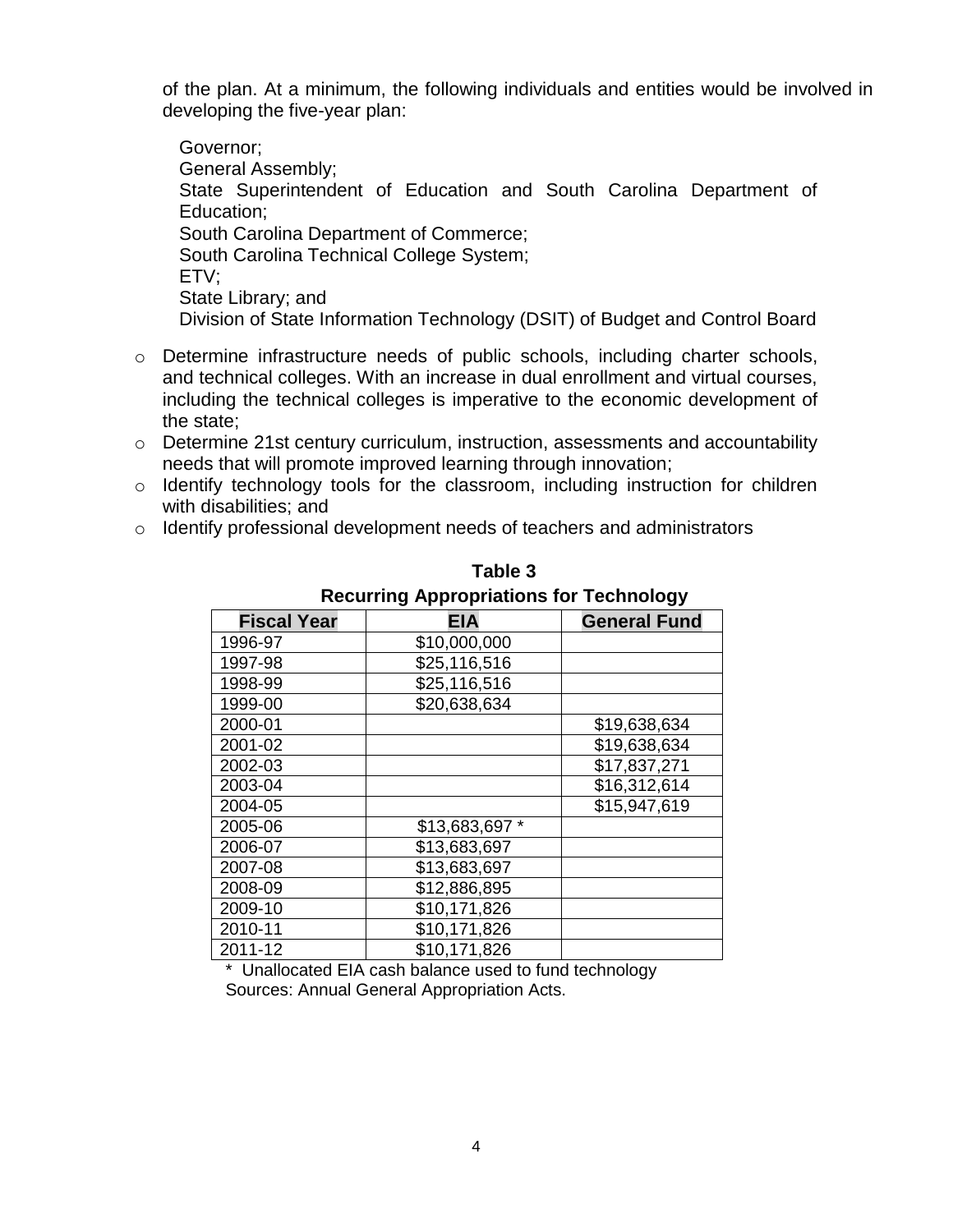## **Proviso Changes:**

The EOC recommends that **Proviso 1.79**. be deleted. The report required by the proviso was completed.

**1.79.** (SDE: Weighted Pupil Units Calculation) Of the funds appropriated to the Education Oversight Committee (EOC), the EOC shall calculate and publish the number of the weighted pupil units per weighting category in each district based upon the most recent 135-day average daily membership in each district and the weights as recommended in the most recent funding model developed by the Education Oversight Committee and suggested modifications made during Fiscal Year 2010-11 and make projections on how the revised weightings impact school districts for Fiscal Year 2011-2012. In making its calculations, the EOC must use the Index of Taxpaying Ability and projected base student cost as adopted by the General Assembly for the current fiscal year. The EOC must report its findings electronically to the Chairman of the Senate Finance Committee and Chairman of the House Ways and Means Committee by November 1 2011.

The EOC recommends that **Proviso 1A.48**. be amended pursuant to the December 1, 2011 letter from the State Superintendent of Education to Governor Haley detailing that "based upon the best available information as of November 30, 2011, the South Carolina Department of Education (SCDE) estimates the additional funding necessary to meeting maintenance of effort (MOE) for the Individuals with Disabilities Education Act (IDEA) for FY2012-2013 to be \$26,125,680, not \$45,481,854."

**1A.48.** (SDE-EIA: IDEA Maintenance of Effort) Prior to the dispersal of funds appropriated in Section XI.A.1 Aid to Districts according to Proviso 1A.43 for Fiscal Year 2011-12, the department shall direct \$45,481,854 \$26,125,680 of the funds appropriated in Section XI.A.1 Aid To Districts to school districts and special schools for support of programs and services for students with disabilities, to meet the estimated maintenance of effort for IDEA. The department shall distribute these funds using the current fiscal year one hundred thirty-five day Average Daily Membership. For continued compliance with the federal maintenance of efforts requirements of the IDEA, funding for children with disabilities must, to the extent practicable, be held harmless to budget cuts or reductions to the extent those funds are required to meet federal maintenance of effort requirements under the IDEA. In the event cuts to funds that are needed to maintain fiscal effort are necessary, when administering such cuts, the department must not reduce funding to support children with disabilities who qualify for services under the IDEA in a manner that is disproportionate to the level of overall reduction to state programs in general. By December 1, 2011, the department must submit an estimate of the IDEA MOE requirement to the General Assembly and the Governor.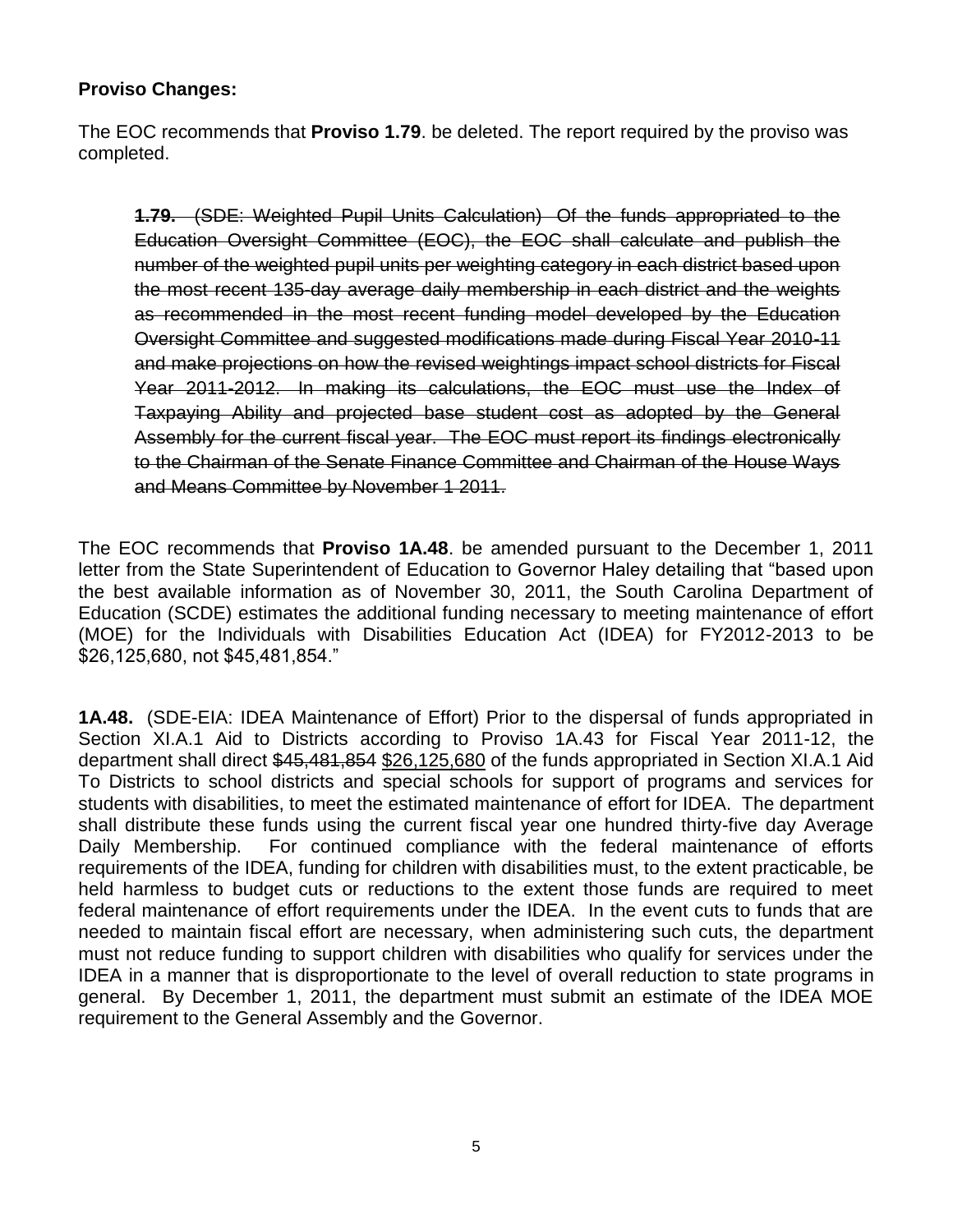Finally, the EOC also recommends that the EIA budget in Section XI.F.2. – Partnerships be reformatted accordingly to distinguish the objective of the programs and line items funded:

| <b>F.2. Other Agencies &amp; Entities</b>  |  |
|--------------------------------------------|--|
| <b>Teacher Salaries:</b>                   |  |
| State Agency Teacher Pay (F30)             |  |
| Gov. School Arts & Humanities (H63)        |  |
| Wil Lou Gray Opportunity School (H71)      |  |
| School for Deaf & Blind (H75)              |  |
| Disabilities & Special Needs (J16)         |  |
| John De La Howe School (L12)               |  |
| Clemson Ag Ed Teachers                     |  |
| Gov. School Science & Math (H63)           |  |
| Subtotal:                                  |  |
| <b>Professional Development:</b>           |  |
| Writing Improvement Network-USC (H27)      |  |
| SC Geographic Alliance-USC (H27)           |  |
| <b>Science PLUS</b>                        |  |
| <b>Science South</b>                       |  |
| S <sup>2</sup> TEM Centers SC (If Funded)  |  |
| Subtotal:                                  |  |
| <b>Critical Support:</b>                   |  |
| Education Oversight Committee (A85)        |  |
| School Improvement Council Project (H27)   |  |
| Centers of Excellence-CHE (H03)            |  |
| Teacher Recruitment Program-CHE (H03)      |  |
| Center for Ed, Recruitment, Ret, and Adv   |  |
| Teacher Loan Program-State Treasurer (E16) |  |
| <b>First Steps to School Readiness</b>     |  |
| OFS-CDEPP                                  |  |
| SC Youth Challenge Academy                 |  |
| Teach For America SC (If Funded)           |  |
| Subtotal:                                  |  |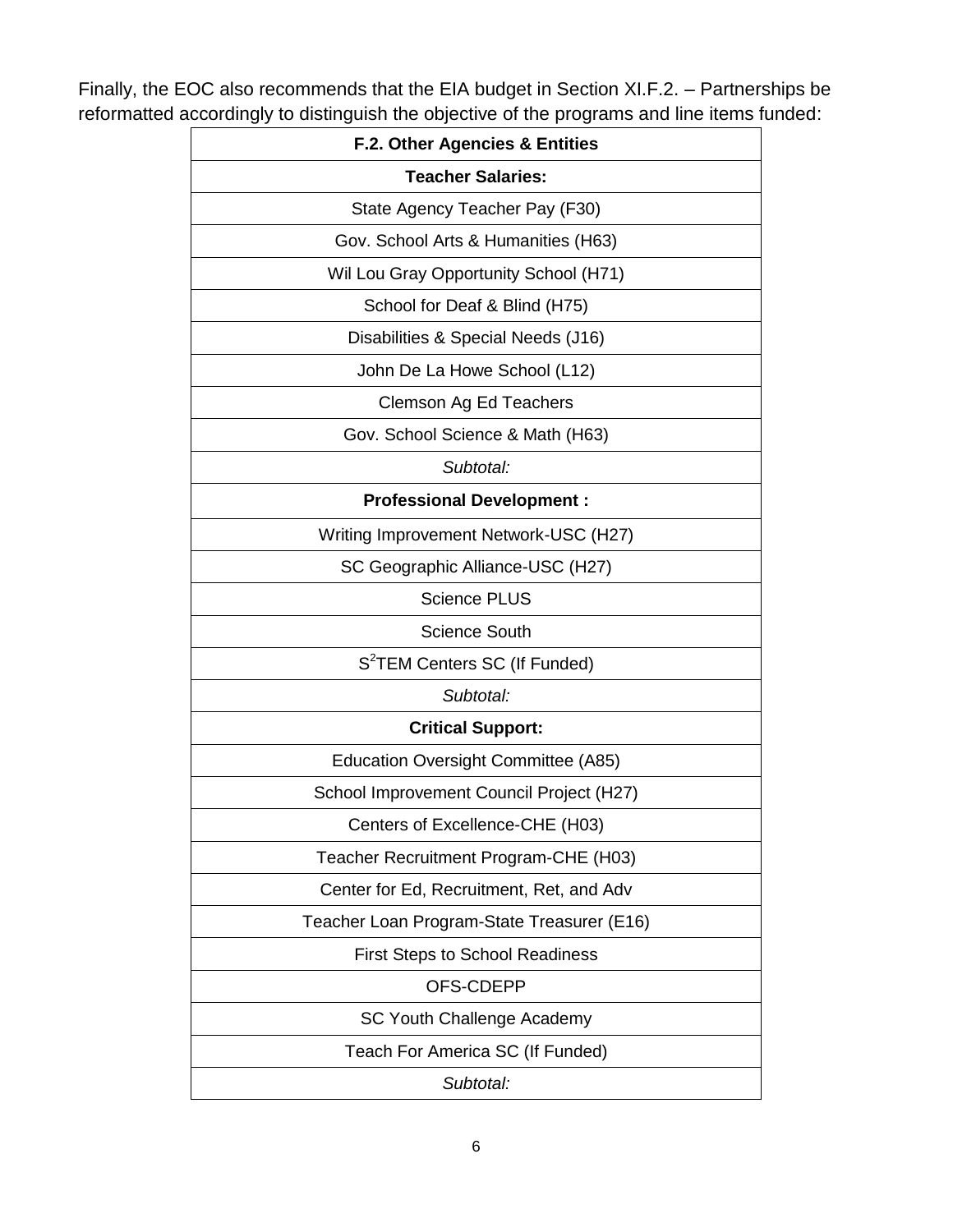In addition the EOC recommends favorable legislative action on the following:

**P-16 Council** – According to the Education Commission of the States, in 2008 38 states had established P-16 or P-20 councils.<sup>2</sup> The letter "P" refers to preschool while 16 or 20 refers to post-secondary education. For example, since 1995 Georgia has had a formal P-16 structure. Governor Miller first appointed the Georgia P-16 Council which was replaced in 2000 by the Education Coordinating Council. In 2006 more changes were made when Governor Purdue replaced the Education Coordinating Council with the Alliance of Education Agency Heads. The Alliance as charged with developing policies and programs to prepare students for the 21<sup>st</sup> century. The overall goal of a P-16/P-20 initiative is to bring together "a variety of stakeholders, including education leaders across the education continuum, business leaders, state policymakers and other constituents" to address very specific issues.<sup>3</sup>

Leaders from Clemson University and the University of South Carolina addressed the EOC at its August retreat. In attendance from Clemson University were Dr. Mike Padilla, Director of the Eugene T. Moore School of Education and Associate Dean of Educational Collaborations, Dr. Larry Allen, Professor and Dean of the Department of Health, Education and Human Development, and Dr. Hans Klar, Assistant Professor in Education Leadership. Also on the panel was Dr. Lemuel W. Watson, Professor and the new Dean for the College of Education at the University of South Carolina who initiated the conversation about the need to have a more systemic approach to address educational outcomes in South Carolina.

These leaders noted that the role of higher education is changing. Universities must be responsible for education change and provide research, evaluation and expertise as needed. Higher education also has a responsibility to school districts to provide staff and curriculum development to assist schools. There was consensus that teaching, research and service must be provided by higher education if public education is to be transformed. Dr. Watson also noted that a P-20 initiative is needed to connect data to instruction so that all children in South Carolina achieve. He emphasized the importance of the state having an innovative, creative, data system.

The EOC believes that a formal system of collaboration between public and secondary education is needed now more than ever in South Carolina. The existence of the Education and Economic Development Coordinating Council has been extended only until July 1, 2012. If all graduates of our public schools are to be ready for college and careers, then the relationship between public and higher education must be virtually seamless. The EOC supports the creation of a P-16/P-20 Council and recommends that a standing subcommittee of the Council be established to:

- Improve data quality According to a September 2011 report, the Southern Regional Education Board (SREB) found that South Carolina and West Virginia are the only two states that do not have the ability to match student-level P-12 and higher education data<sup>4</sup>;
- Establish and promote local partnerships between higher education and school districts;

 $\ddot{\phantom{a}}$ 

<sup>2</sup> Dounay, Jennifer. *Landmines P-16/P-20 Councils Encounter – and How They Can Be Addressed (or Avoided Altogether)*. November 2008. Education Commission of the States.

 $3$  Ibid.

*<sup>4</sup> Maximizing Education Data Use in SREB States*, Southern Regional Education Board, September 2011, <http://publications.sreb.org/2011/11E11\_POP\_Max\_Ed.pdf>.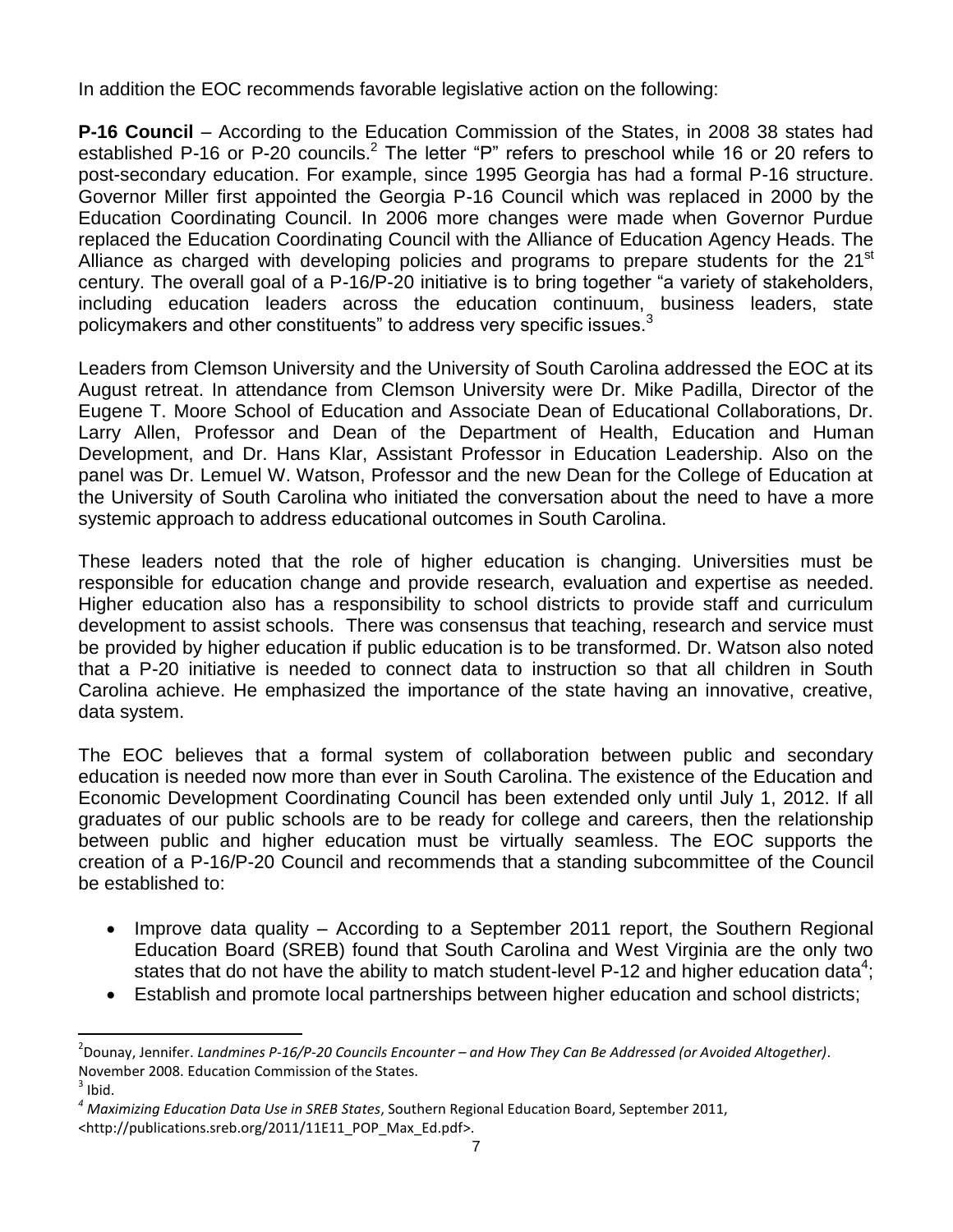- Improve teacher and leader effectiveness in our schools and districts, with special attention to improving reading instruction techniques and the training of guidance counselors; and
- Coordinate professional development and outreach to schools and districts. For example, several EIA-funded programs are housed at the colleges and universities of our state. The subcommittee would assist the P-16 Council in targeting resources and sharing research.

**School and District Innovation** -- The State Board of Education has adopted a policy to encourage and recognize districts and schools that are moving to a new "learning paradigm, shaping a new learning-centric, personalized system of education so that each individual – from early childhood through adolescence – is prepared for life, work, and citizenship in the  $21^{st}$ century." The EOC supports the Board's policy and will assist in the implementation of the program, serving on the Steering Committee.

**Modified Diploma –** Based upon the recommendations of the High School Working Group, the EOC supports the creation of a modified high school diploma for students who have an Individualized Education Program and whose performance is substantially below grade level, even with the use of accommodations. Eligibility for students would be limited to those students able to access the standards only at less complex levels and with extensively modified instruction.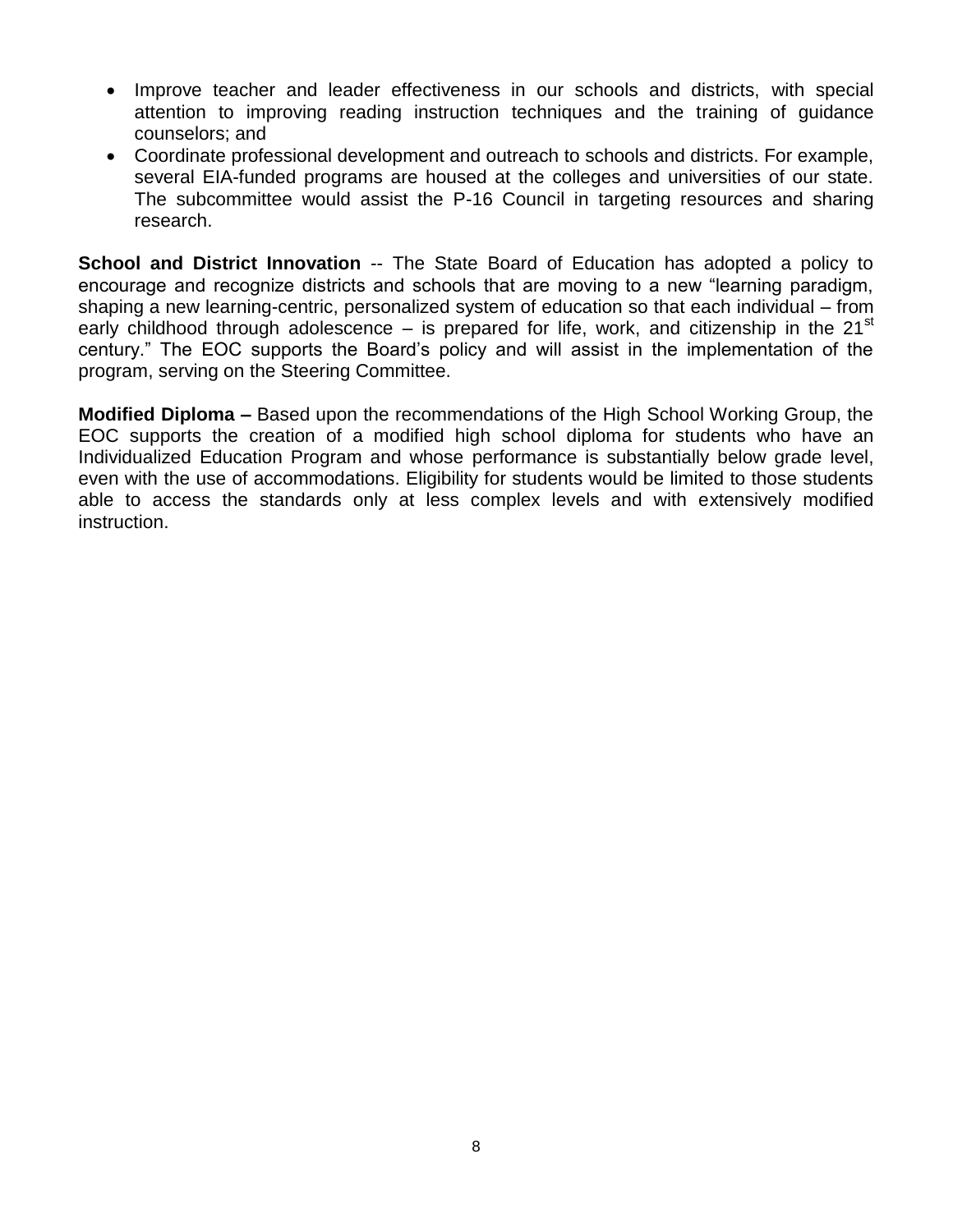| <b>Appendix A</b><br><b>Education Improvement Act Recurring Base</b> | 2011-12       |
|----------------------------------------------------------------------|---------------|
| A. STANDARDS, TEACHING, LEARNING, ACCOUNTABILITY                     |               |
| 1. Student Learning                                                  |               |
| <b>Personal Service Classified Positions</b>                         | 58,629        |
| <b>Other Operating Expenses</b>                                      | 136,739       |
| <b>Handicapped Student Services</b>                                  | 3,045,778     |
| <b>High Achieving Students</b>                                       | 26,628,246    |
| <b>Aid to Districts</b>                                              | 37,736,600    |
| School Health & Fitness Act - Nurses                                 | 6,000,000     |
| <b>Tech Prep</b>                                                     | 3,021,348     |
| <b>Modernize Vocational Equipment</b>                                | 2,946,296     |
| <b>Arts Curricula</b>                                                | 1,187,571     |
| P.L. 99-457 Preschool Children w/ Disabilities                       | 2,878,146     |
| <b>Adult Education</b>                                               | 13,573,736    |
| <b>Students at Risk of School Failure</b>                            | 136, 163, 204 |
| <b>High Schools That Work</b>                                        | 743,354       |
| <b>Subtotal</b>                                                      | 234,119,647   |
| 2. Student Testing                                                   |               |
| <b>Personal Service Classified Positions</b>                         | 488,518       |
| <b>Other operating Expenses</b>                                      | 332,948       |
| Assessment / Testing                                                 | 17,652,624    |
| <b>Subtotal</b>                                                      | 18,474,090    |
| 3. Curriculum & Standards                                            |               |
| <b>Personal Service Classified Positions</b>                         | 126,232       |
| <b>Other Personal Service</b>                                        | 4,736         |
| <b>Other Operating Expenses</b>                                      | 41,987        |
| Reading                                                              | 6,542,052     |
| <b>Instructional Materials</b>                                       | 13,761,587    |
| <b>Subtotal</b>                                                      | 20,476,594    |
| 4. Assistance, Intervention, & Reward                                |               |
| <b>Personal Service Classified Positions</b>                         | 1,236,436     |
| <b>Other Operating Expenses</b>                                      | 1,174,752     |
| <b>EAA Technical Assistance</b>                                      | 6,000,000     |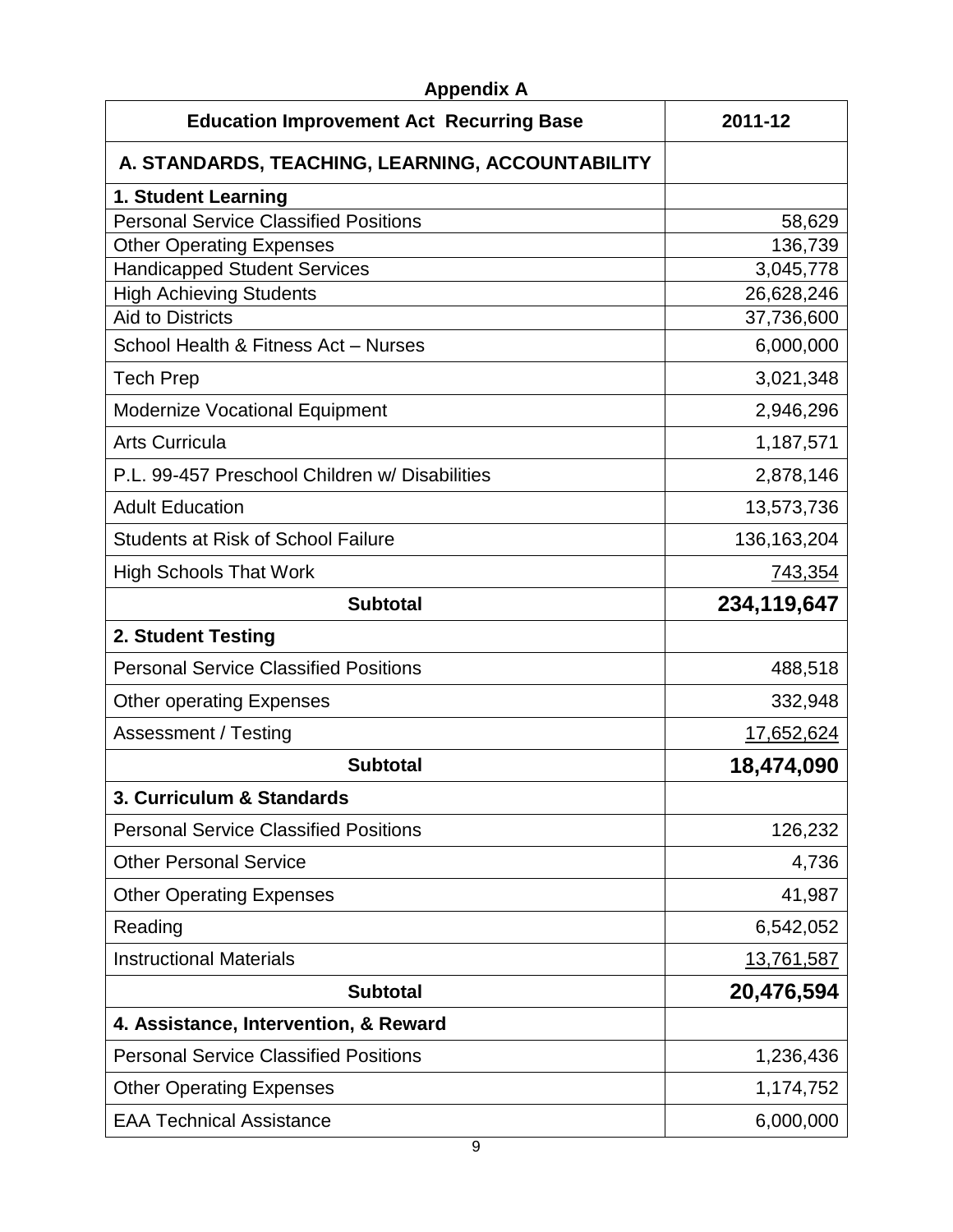| <b>Education Improvement Act Recurring Base</b> | 2011-12        |
|-------------------------------------------------|----------------|
| <b>Report Cards</b>                             | 722,385        |
| Palmetto Gold & Silver Awards                   | 2,230,061      |
| PowerSchool/Data Collection                     | 5,000,000      |
| <b>Aid Other State Agencies</b>                 | <u>121,276</u> |
| <b>Subtotal</b>                                 | 16,484,910     |
| <b>B. Early Childhood</b>                       |                |
| <b>Personal Service Classified Positions</b>    | 376,246        |
| <b>Other Operating Expenses</b>                 | 556,592        |
| Alloc EIA - 4 YR Early Child                    | 15,813,846     |
| <b>SCDE-CDEPP</b>                               | 17,300,000     |
| <b>Subtotal</b>                                 | 34,046,684     |
| <b>C. TEACHER QUALITY</b>                       |                |
| 1. Certification                                |                |
| <b>Personal Service Classified Positions</b>    | 1,068,102      |
| <b>Other Personal Service</b>                   | 1,579          |
| <b>Other Operating Expenses</b>                 | 638,999        |
| <b>Subtotal</b>                                 | 1,708,680      |
| 2. Retention & Reward                           |                |
| <b>Teacher of the Year Award</b>                | 155,000        |
| <b>Teacher Quality Commission</b>               | 372,724        |
| <b>Teacher Salary Supplement</b>                | 77,061,350     |
| Teacher Salary Supplement - Fringe              | 15,766,752     |
| <b>National Board Certification</b>             | 68,564,000     |
| <b>Teacher Supplies</b>                         | 12,999,520     |
| <b>Subtotal</b>                                 | 174,919,346    |
| 3. Professional Development                     |                |
| <b>Professional Development</b>                 | 6,515,911      |
| <b>ADEPT</b>                                    | 873,909        |
| <b>Subtotal</b>                                 | 7,389,820      |
| <b>E. LEADERSHIP</b>                            |                |
| 1. Schools                                      | 0              |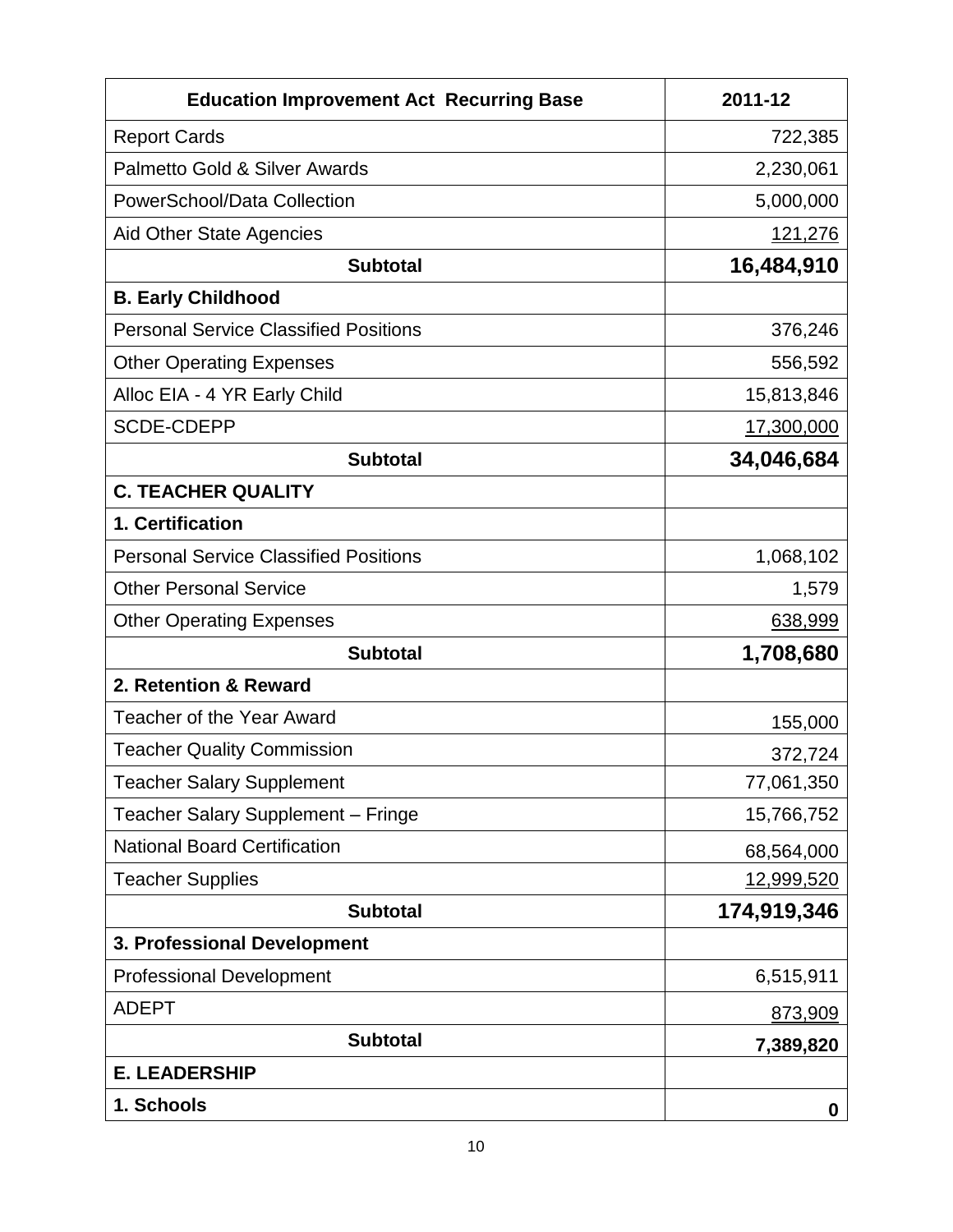| <b>Education Improvement Act Recurring Base</b> | 2011-12    |
|-------------------------------------------------|------------|
| 2. State                                        |            |
| <b>Personal Service Classified Positions</b>    | 82,049     |
| <b>Other Personal Service</b>                   | 83,121     |
| <b>Other Operating Expenses</b>                 | 300,032    |
| Technology                                      | 10,171,826 |
| <b>Employer Contributions</b>                   | 1,064,221  |
| <b>Subtotal</b>                                 | 11,701,249 |
| <b>F. PARTNERSHIPS</b>                          |            |
| 1. Business and Community                       | 0          |
| 2. Other Agencies & Entities                    |            |
| State Agency Teacher Pay (F30)                  | 209,381    |
| Writing Improvement Network-USC (H27)           | 182,761    |
| <b>Education Oversight Committee (A85)</b>      | 1,193,242  |
| SC Geographic Alliance-USC (H27)                | 155,869    |
| <b>Science PLUS</b>                             | 150,000    |
| Gov. School Arts & Humanities (H63)             | 775,454    |
| Wil Lou Gray Opportunity School (H71)           | 605,294    |
| School for Deaf & Blind (H75)                   | 7,176,110  |
| Disabilities & Special Needs (J16)              | 763,653    |
| John De La Howe School (L12)                    | 363,734    |
| School Improvement Council Project (H27)        | 127,303    |
| <b>Clemson Ag Ed Teachers</b>                   | 758,627    |
| Centers of Excellence-CHE (H03)                 | 887,526    |
| Teacher Recruitment Program-CHE (H03)           | 4,243,527  |
| Center for Ed, Recruitment, Ret, and Adv        | 31,680     |
| Teacher Loan Program-State Treasurer (E16)      | 4,000,722  |
| Gov. School Science & Math (H63)                | 416,784    |
| <b>Science South</b>                            | 500,000    |
| <b>First Steps to School Readiness</b>          | 1,490,847  |
| OFS-CDEPP                                       | 2,484,628  |
| <b>SC Youth Challenge Academy</b>               | 1,000,000  |